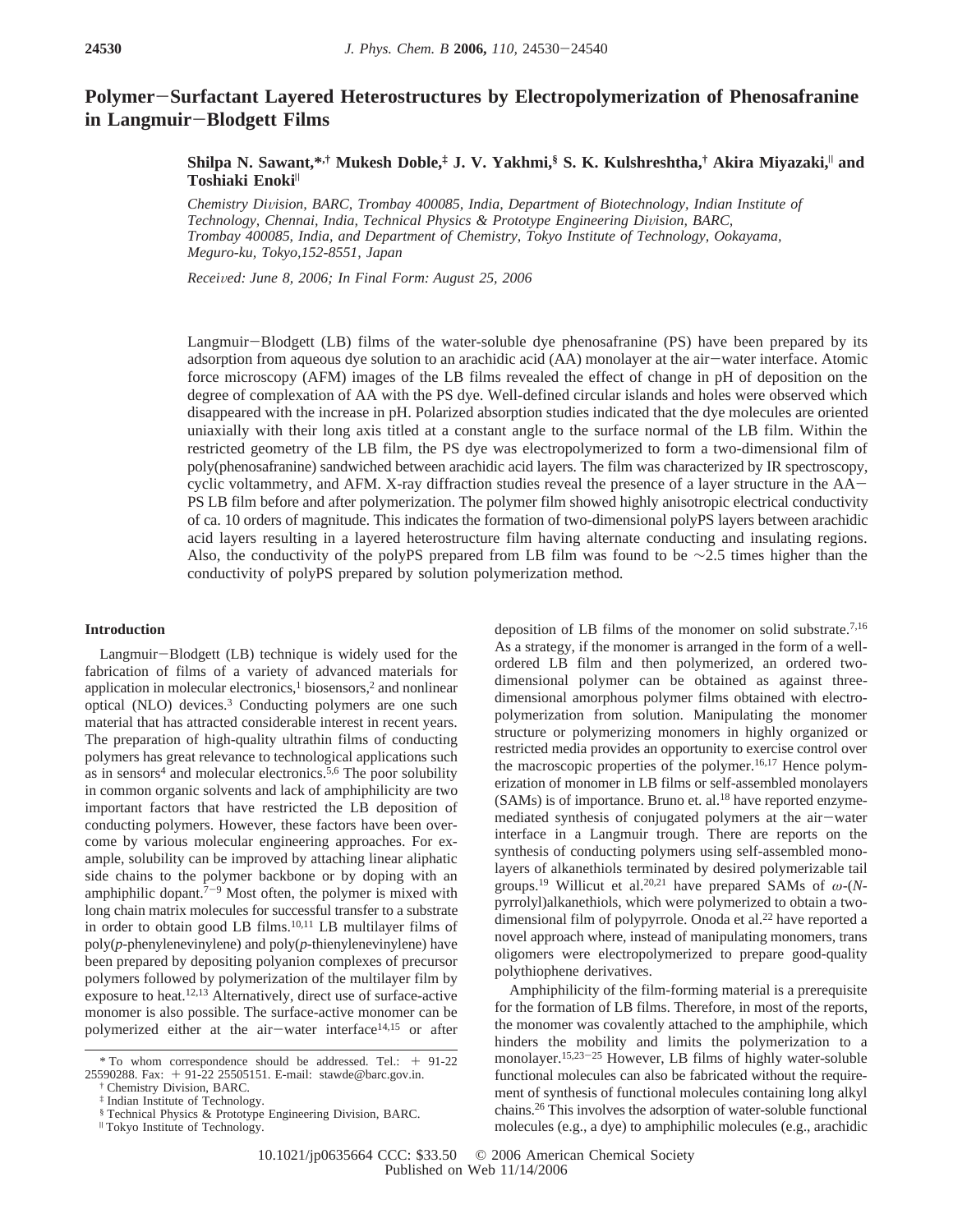Phenosafranine Electropolymerization in LB Films *J. Phys. Chem. B, Vol. 110, No. 48, 2006* **24531**



Arachidic acid (AA)

**Figure 1.** Structures of the materials employed in the preparation of LB films.

COOH

acid) at the air-water interface by either electrostatic interaction or hydrogen bonding. By choosing an appropriate amphiphile and parameters of deposition such as pH and deposition surface pressure, it is possible to tailor the orientation of the functional molecule to obtain the desired molecular arrangement.27 As the electrostatic interaction between the oppositely charged adsorbate and adsorbent is a strong force, high adsorption can be obtained.28 The advantage of electrostatic binding is that it does not "freeze" the orientation of the monomer but leaves it a sufficient degree of flexibility that is essential for electropolymerization.<sup>29</sup> Recently, Zhang et al.<sup>30</sup> have reported the polymerization of electrostatically bound aniline at the air-water erization of electrostatically bound aniline at the air—water interface. Rubner and co-workers,<sup>10,31,32</sup> have developed a novel method for deposition of LB film of conducting polymers using preformed polyion complexes of acid-functionalized conducting polymer and sterylamine. This approach is centered on the manipulation of surface-active polyion complexes formed by ionic binding of an amphiphile to the ionizable side groups of conjugated polymer. However, to our knowledge there are no reports on polymerization of electrostatically bound monomer in its multilayer LB film. In this paper, we describe a new method of fabricating LB films of conducting polymer by first forming LB film of the electrostatically bound monomer followed by its electropolymerization. The resulting LB film consists of monolayers of electroactive polymers isolated between insulating layers of amphiphilic molecules.

Phenazine and phenothiazine dyes, such as phenosafranine (3,7-diamino-5-phenylphenazinium chloride, Figure 1), are found to undergo electropolymerization<sup>33</sup> to yield a new class of electroactive polymers, commonly known as polyazines, which has attracted attention due to their good electronmediating and electrocatalytic properties.34,35 Poly(phenosafranine) modified electrodes have been reported to have excellent electrocatalytic activity for NADH (*â*-nicotinamide adenine dinucleotide) oxidation to enzymatically active  $NAD^{+}$ . The NADH/NAD<sup>+</sup> redox couple is important because a large number of dehydrogenase enzymes use this coenzyme.<sup>36</sup> These electrodes are also used for detection of the neurotransmitter dopamine<sup>37</sup> in the presence of interfering ascorbic acid.<sup>38</sup> Hence, the formation of ordered and reproducible films of poly- (phenosafranine) is important for its practical application in sensors.

In this paper, we report our studies on the fabrication of LB films of phenosafranine dye by adsorption of phenosafranine onto a monolayer of arachidic acid (eicosanoic acid) at the airwater interface. The film was transferred to conducting substrate and subjected to electrochemical polymerization to form poly-

(phenosafranine). The above strategy, in general, can be extended to the polymerization of technologically relevant conducting polymers in a multilayer LB film.

#### **Experimental Section**

The molecular structures of arachidic acid (AA) and phenosafranine dye, employed in the preparation of LB films, is shown in Figure 1. Phenosafranine (Aldrich Chemical Co.) was purified by recrystallization from ethanol. Arachidic acid (Fluka Chemicals) was used without further purification. A KSV 5000 LB trough was used for studying the pressure-area  $(π–A)$ isotherms and for deposition of LB films. Surface pressure was measured with a platinum Wilhelmy plate. A compression rate of 5 mm/min was used for studying the pressure-area isotherm. Phenosafranine dye  $(1 \times 10^{-5} \text{ M})$  was used as the subphase, which was prepared from Millipore water (resistance  $>18$ ) MΩcm), and its pH was adjusted using dilute NaOH or dilute HCl. The air-water interface was compressed and the surface layer was removed to remove any PS dye at the surface. The spreading solution was 1 mg/mL AA in chloroform (S. D. Fine Chemicals Ltd., India). After allowing 20 min for the chloroform to evaporate, the monolayer was compressed slowly to record the pressure-area isotherm. When the desired surface pressure was attained, the AA-PS complex monolayers were transferred from the air-water interface to solid substrate (glass or ITO) by the vertical dipping method. A surface pressure of 35 mN/m was maintained for deposition of LB films while the pH of the subphase was varied from 7 to 10. The dipping and raising speed was fixed at 5 mm/min, and a waiting time of 10 min was given between dips to dry the LB film. For optical absorption studies the film was deposited on quartz substrate and the absorption spectra were recorded on a Spectrascan UV-2600, India, double beam UV-vis spectrophotometer. LB films were deposited on  $CaF<sub>2</sub>$  crystal precoated with five layers of cadmium arachidate for IR studies. KBr pellets were prepared for polyPS synthesized by the LB route and by the solution polymerization method. IR spectra were recorded using a Jasco Model 610 FTIR spectrophotometer with a DTGS detector. X-ray diffraction (XRD) patterns were recorded on a Philips X-ray diffractometer (Model PW 1710) with Cu Kα radiation ( $\lambda = 1.540$  56 Å). The scan speed and step were 0.2 deg/min and 0.02 deg, respectively. Conductivity of the polymer film was measured by the two probe method. Circular gold contacts of 1 mm diameter were deposited on the film as well as on the adjacent bare ITO by the physical vapor deposition technique. Homemade micromanipulators were used to make contact, and the conductivity was measured using a Keithley electrometer. For measuring the inplane or parallel conductivity of the film, any two contacts on the film surface were selected. The perpendicular conductivity was measured by selecting one contact on the LB film and other on the bare substrate where the film is not deposited. For conductivity calculation, the thickness of the polyPS LB film was derived from the bilayer separation obtained from XRD studies. In the case of polyPS film prepared by solution polymerization, the thickness was calculated based on the charge consumed during electropolymerization.

For atomic force microscopy (AFM) studies, three layered AA-PS LB films were deposited on mica substrate at different pH values of the subphase dye. ITO substrate was used for studying the morphology of polymer film before and after polymerization. AFM measurements were carried out using a scanning probe microscope (SPM-Solver P47, NT-MDT, Russia) in contact mode. Rectangular cantilevers of silicon nitride (length 200  $\mu$ m and width 40  $\mu$ m) having a force constant of 3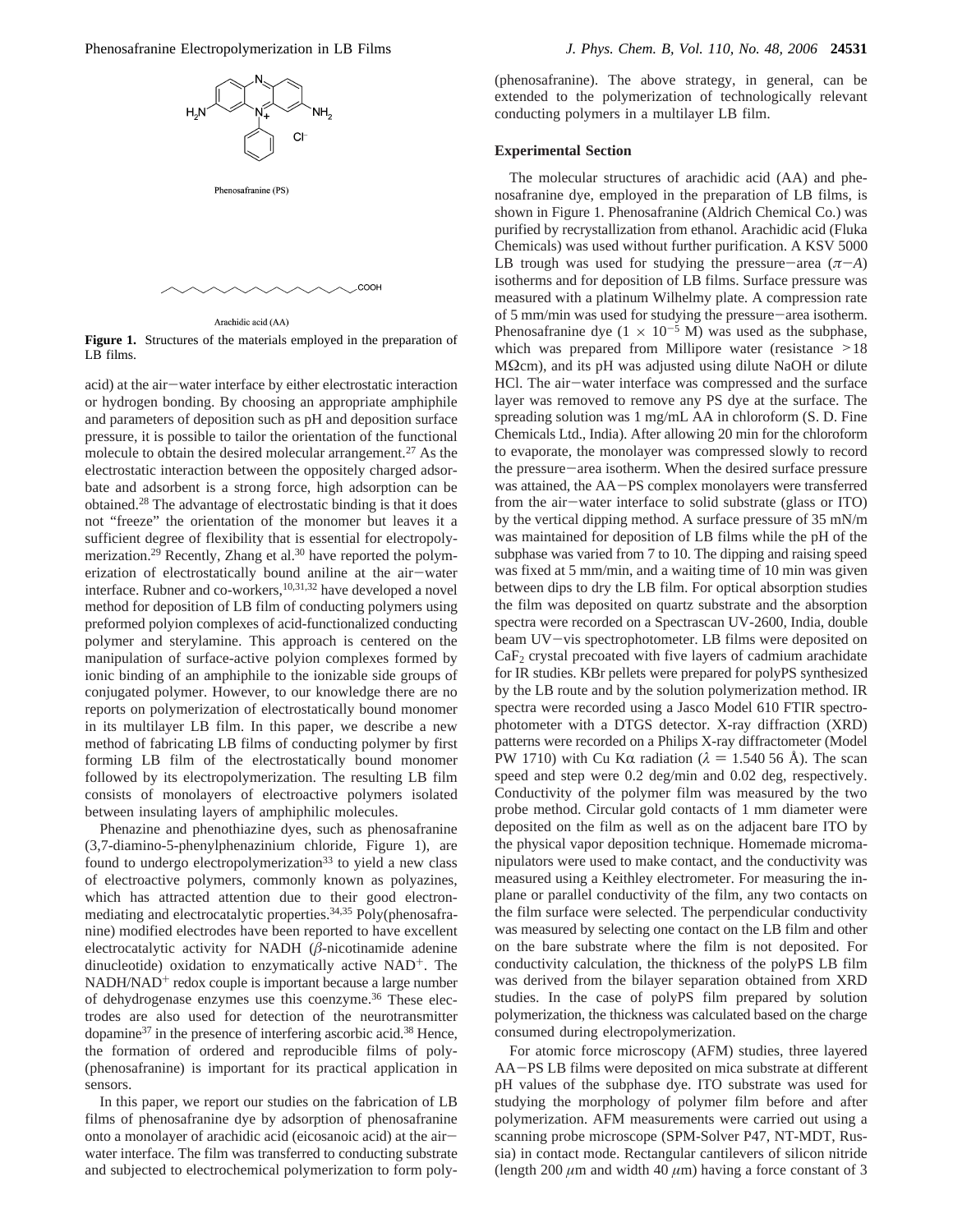N/m were employed for the measurement. Particle size and roughness of the films were obtained using the software provided with the AFM. It calculates the average roughness (*R*a) using the formula

$$
R_{\rm a} = \frac{1}{N_x N_{\rm y} i = 1} \sum_{j=1}^{N_x} |Z(i,j) - Z_{\rm mean}|
$$

where *Z* is the *Z*-coordinate value and

$$
Z_{\text{mean}} = \frac{1}{N_x N_y i = 1} \sum_{j=1}^{N_x} \sum_{j=1}^{N_y} Z(i,j)
$$

Polymerization was carried out using a potentiostat-galvanostat PGSTAT20 (Eco Chemie, The Netherlands). A threeelectrode system was used with platinum wire as the counter electrode and Ag/AgCl, 3 M KCl as the reference electrode. LB films deposited on ITO coated glass slides were electropolymerized in an aqueous acidic solution containing  $0.05 M H<sub>2</sub>$ SO4 under nitrogen atmosphere. For polymerization by potentiodynamic method, the voltage was scanned between  $-0.5$  and 1.2 V at a rate of 50 mV/s. Polymerization was also carried out using potentiostatic method by applying a voltage of 1.3 V for 300 s.

In order to estimate the size of AA-PS complex, molecular modeling studies<sup>39</sup> were carried out using the software HY-PERCHEM version 7.0 (Hypercube Inc., USA). The structures of the dye, arachidate anion, and the anion-dye complex were optimized successively using the molecular force field method, MM+, semiempirical (PM3), and ab initio (minimal STO 3G basis set) methods to obtain the minimum energy conformation. The geometry minimization consists of starting the optimization from several initial starting geometries and letting the process converge to a minimum energy. The minimum of this set of minimum energies is assumed to be the global minimum energy, and the corresponding geometry is assumed to be the final geometry. The modeling calculations were carried out considering a constant dielectric medium corresponding to water.

#### **Results and Discussion**

**Monolayer Characteristics at the Air**-**Water Interface.** The pressure-area  $(π–A)$  isotherms of arachidic acid  $(AA)$ spread on a subphase containing  $1 \times 10^{-5}$  M phenosafranine (PS) were measured at different pH values and compared with the corresponding isotherms in the absence of the dye in the subphase. Curve a in Figure 2 shows the pressure-area isotherm of AA on pure water (pH 5.8) at 28 °C. The isotherm shows an abrupt increase in surface pressure at around  $25 \text{ Å}^2$ . In the highpressure region the curve is steep and shows a mean molecular area of 22  $\AA$ <sup>2</sup> (observed) corresponding to the true molecular cross section of arachidic acid.40 The pH of the subphase was varied from 4 to 9.7 using HCl/NaOH, and the isotherms of AA in the absence of the dye were measured. It was found that the pressure-area isotherms remained essentially similar in the pH range 4-9.7 except for the presence of a plateau region at lower pressure in the case of pH 4. All the isotherms overlap well in the higher surface pressure region and give the same mean molecular area for the condensed phase. These observations are in accordance with the Gaines textbook $40$  and the reports by Oishi et al.<sup>41</sup> where the pressure-area isotherms of AA monolayer were found to be identical in the pH range  $3.3-$ 9.6 at 303 K. Hence, only one representative plot (curve a)



**Figure 2.** Pressure-area isotherms of arachidic acid on (a) water (pH 5.8) and (b-f) phenosafranine solution  $(1 \times 10^{-5}M)$  of pH 4, 6, 7.3, 8.2 and 9.7 respectively 8.2, and 9.7, respectively.

corresponding to AA monolayer on water in the absence of PS dye is shown in Figure 2.

The isotherm of AA on the aqueous solution of PS at pH 4 (Figure 2, curve b) exhibits an expanded isotherm at lower surface pressure compared to the isotherm of AA on pure water. This corresponds to compressible liquid phase $42$  and indicates the presence of weak interaction (hydrogen bonding) between AA and PS. At higher surface pressures, the two isotherms overlap, giving similar mean molecular area (of  $22 \text{ Å}^2$ ) and suggesting that there is no significant interaction between AA and PS in the solid phase at a subphase pH 4. As the pH of the dye solution is increased to 6 (Figure 2, curve c), an expanded isotherm corresponding to the compressible liquid phase is observed, which is similar to the isotherm at pH 4. However, at higher pressures the mean molecular area in the solid region increases to  $25 \text{ Å}^2$ . This indicates the formation of a complex between AA and the dye and that the dye is adsorbed to the monolayer of AA at the air-water interface. At subphase pH values greater than 7, the isotherm is much more expanded at lower surface pressure and also shows a higher mean molecular area ( $>$ 30 Å<sup>2</sup>) in the solid phase. Thus the amount of dye complexing to the AA layer was found to increase with increasing pH of the dye subphase. This is likely because, with increase in pH, the AA molecules ionize to produce anions, which attract the positively charged dye molecules to the surface. The  $pK_a$  of AA is 5.4,<sup>43</sup> which explains the change in the nature of isotherm (expansion of the isotherm) of the AA monolayer above pH 6, as observed in our experiments.

In order to confirm the presence of electrostatic interaction, IR spectra were recorded for AA-PS LB film, pure AA, and pure PS as shown in Figure 3. Sharp aliphatic CH stretching bands were observed at 2915 and 2850 cm<sup>-1</sup> for both pure AA and AA-PS LB film. The carbonyl peaks at 1685 and 1700  $cm^{-1}$  observed in the case of AA are absent in the case of AA $-$ PS LB film. Instead, strong bands due to the asymmetric and symmetric stretching vibrations of the equivalent carbonoxygen bonds are observed in the region  $1540-1610$  cm<sup>-1</sup> for the AA-PS LB film. This provides evidence for the presence of carboxylate anion in the LB film. Thus, in the AA-PS complex, the PS dye is electrostatically bound to the carboxylate group of AA. The packing of the dye molecules beneath the ionized AA monolayer is such that the mean molecular area of AA increases. However, considering the size of the PS dye molecule (∼11 Å  $\times$  9 Å  $\times$  4 Å, as obtained from modeling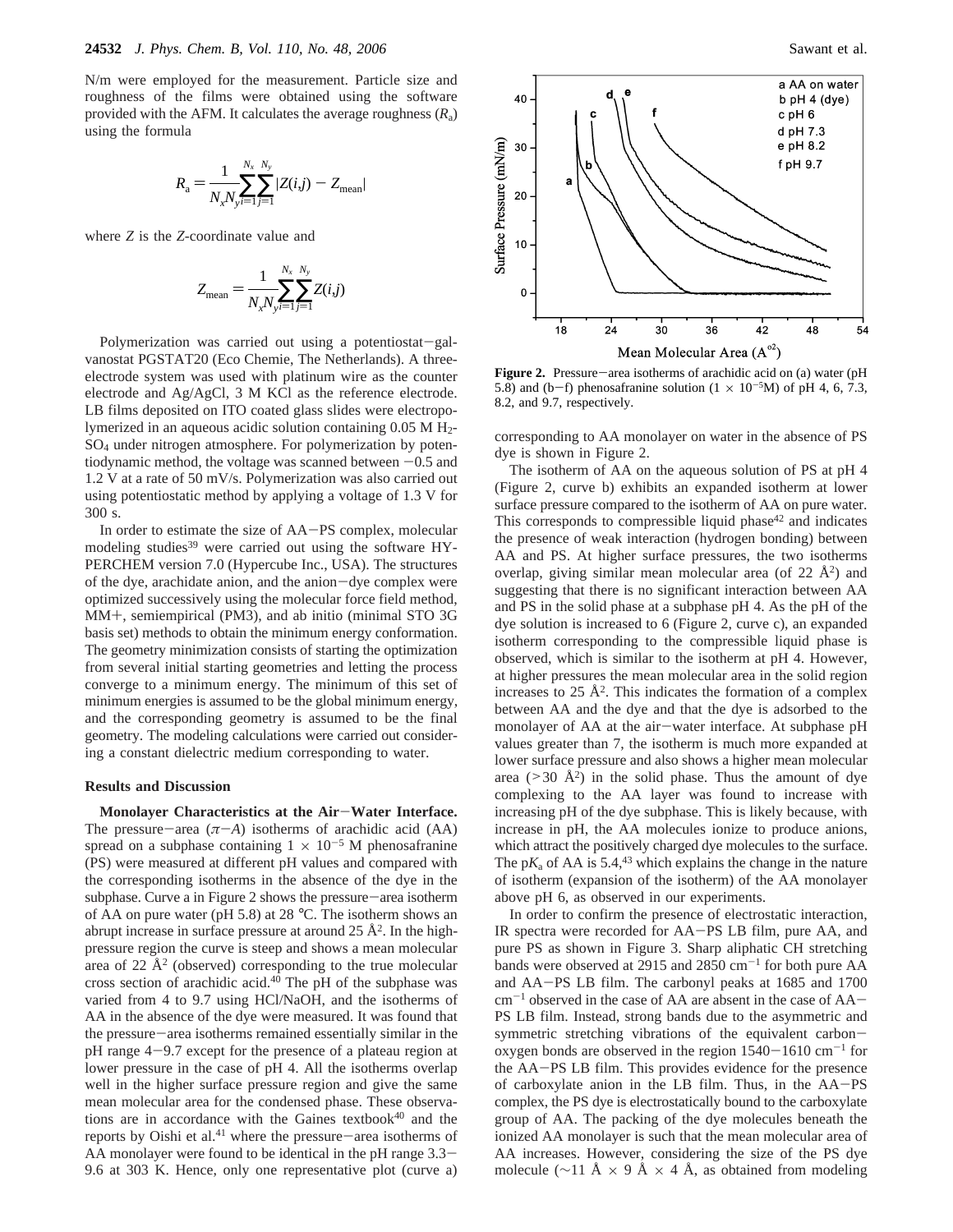

**Figure 3.** IR spectra of aracidic acid (AA), phenosafranine dye (PS), and AA-PS LB film deposited at a subphase pH 8.2.

studies), the observed increase in mean molecular area (MMA) is very small. This could be possible if the dye molecules remain adsorbed beneath the AA layer and there is not much penetration of the dye into the AA monolayer. Also, if not all the AA molecules are complexed with PS, i.e., there is incomplete complexation, the MMA increase will be small. There are several reports in the literature on adsorption of dyes to arachidic acid where the increase in MMA on adsorption of dye is very small compared to the dimensions of the dye. For example, the MMA of AA on cyanine blue solution was found by Saito et al.<sup>44</sup> to be 31  $\AA$ <sup>2</sup> at a surface pressure of 40 mN/m. Hada et al.<sup>45</sup> have reported a MMA shift of  $2 \text{ Å}^2$ /molecule for adsorption of cyanine dye to AA. On the other hand, on adsorption of dyes to surfactants such as octadecylamine, a large increase in MMA is observed. Ray et al.<sup>46</sup> have reported a MMA shift of the order of the size of the dye molecule for the adsorption of sulforhodamine dye to octadecylamine. Similarly, Takahashi et al.<sup>27</sup> have observed a large change in MMA on adsorption of azo dyes to octadecylamine. In these cases, the dye molecules penetrate the surfactant layer, leading to a substantial increase in MMA.

The collapse pressure of AA monolayer was found to be around 65 mN/m when the pH of dye in the subphase was 8.25. The stability of the monolayer was inferred from the hysteresis of the  $\pi$ -*A* isotherm. For this, the monolayer was compressed to a fixed surface pressure value of 35 mN/m and subsequently relaxed to the original state. Very small hysteresis was observed during the first compression and decompression cycle for pH >7. Later cycles were found to overlap well, indicating the formation of a stable monolayer at the air-water interface. Thus complexation with the PS dye gives stability to the AA monolayer as rendered on complexation with metal ions.<sup>42,47</sup>

**LB Film Formation.** The monolayers of AA-PS complex were transferred from the air-water interface to glass substrates at a surface pressure of 35 mN/m. Good LB films could be transferred onto substrates only above pH 7. The transfer ratio for upward and downward movements of substrate was found to be unity, indicating a Y-type deposition at pH >7. At pH <7, the transfer ratio was found to be negative for the downward movement of the substrate, which could be due to the desorption and/or dissolution of the deposited material. The nature of UVvis absorption spectra of the films deposited in the pH range  $7-10$  was found to be essentially the same with peak maxima at 555 nm (plot 1 in Figure 4a). The LB film spectrum was found to be broader and is red-shifted compared with the



**Figure 4.** (a) UV-vis spectra of (1) AA-PS LB film and (2) aqueous solution of PS dye. (b) Optical absorbance vs number of monolayers deposited for AA-PS LB film deposited at a subphase pH 8.2.

solution spectra of PS<sup>48</sup> (plot 2 in Figure 4a). This broadening and large red shift in the absorption spectrum of the LB film can be attributed to the close packing  $(π - π$  stacking) and aggregation of the dye molecules under the AA monolayer. The intensity of the absorption peak at 555 nm for the LB films deposited at each pH of the subphase was plotted against the number of monolayers transferred. Figure 4b shows one such representative plot for LB films transferred at a subphase pH 8.2. A linear plot was obtained for all depositions above a pH 7, indicating a regular and reproducible transfer of the AA-PS complex monolayer. For each pH of the dye in subphase, three films were deposited and the optical absorbance values were found to be highly reproducible  $(\pm 0.001)$ . Therefore, using this methodology, it is possible to control the amount of PS dye in the film precisely for any futuristic application.

**Orientation of the Dye in LB Film.** The orientation of the PS dye in the LB film of AA-PS was studied by polarized visible absorption spectroscopy.49 Spectral anisotropy of a ninelayer LB film of AA-PS complex was studied by carrying out measurements with polarized light parallel (to the incident plane as p-wave) and perpendicular (s-wave) to the dipping direction as illustrated in Figure 5. The absorbance was recorded for incident polarized light falling at angles of 0° (normal incidence) and 30° to the normal of the film. Figure 6 shows plots for LB film deposited at subphase pH 8.2 (surface pressure  $= 35$  mN/ m). In the case of incidence angle of 0° (Figure 6a), no difference was observed in the absorption intensity for the sand p-polarized lights, indicating that the transition moment of the PS dye is uniaxially distributed along the surface normal. In the case of the spectra recorded for polarized light incident at an angle of 30° (Figure 6b), the absorption intensity of the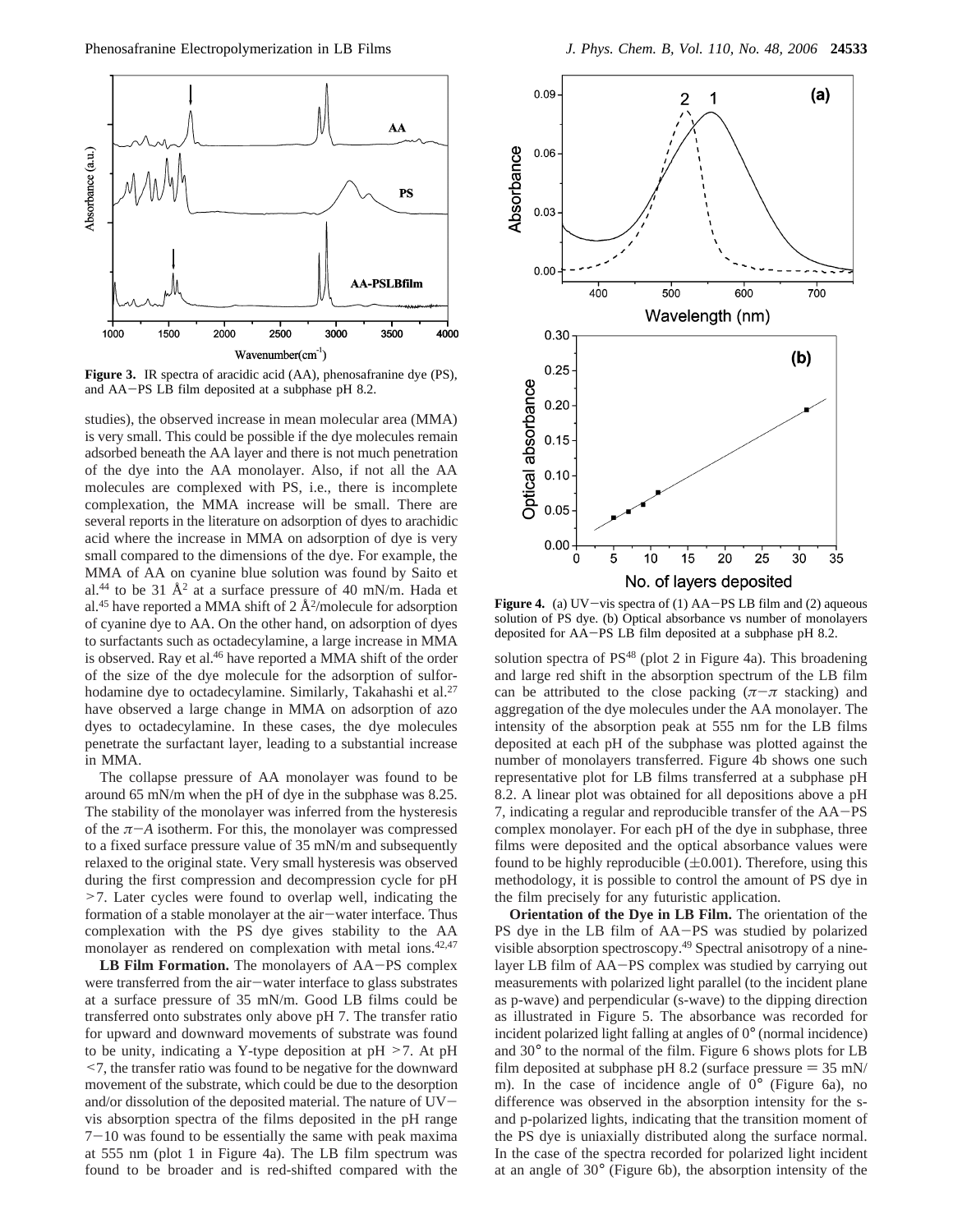

**Figure 5.** Schematic of experimental setup for polarized absorption studies.

s-wave was stronger than the intensity of p-wave. For unpolarized light, the spectra lies between the s- and p-polarized spectra. These results suggest that the PS molecules are arranged with their transition moments aligned at a constant angle to the surface normal of the LB film. A similar trend was observed for LB films deposited at other pH values; i.e., the absorption intensity of the s-wave was found to be stronger than the intensity of the p-wave. Ray et al.<sup>46</sup> have reported a similar tilted orientation of the transition moment of sulforhodamine dye adsorbed on octadecylamine LB films. A quantitative estimation of the tilt angle of the PS dye was made using the dichroic ratio of the absorbance at 555 nm. The LB film was assumed to be made of four phases where the refractive indices were assumed<sup>46,50</sup> to be  $n_1 = n_4 = 1.00$  (air),  $n_2 = 1.50$  (LB film), and  $n_3 = 1.54$  (substrate). Considering a uniaxial orientation of the transition dipole moment with the angle *θ* with respect to the surface normal, the ratio between the p- and s-polarized absorption intensities is given  $by<sup>51</sup>$ 

$$
\frac{A_{p}}{A_{s}} = \frac{n_{1} \cos i + n_{3} \cos r}{n_{1} \cos r + n_{3} \cos i} \left[ \cos i \cos r + \frac{2n_{1} \sin^{3} i}{n_{2} \tan^{2} \theta} \right]
$$

where  $i$  is the angle of incidence at the LB film and  $r$  is the angle of refraction at the LB film-substrate interface. The angle *r* can be calculated using the equation

$$
n_1 \sin i = n_3 \sin r
$$

From the above equations, a tilt angle of 63° was calculated for the PS molecule, which means that the long axis of the dye (i.e., line along the phenazine rings) is tilted at an angle of 63° to the surface normal. A tilted orientation of the PS dye molecule with respect to the arachidic acid chain (tilt angle  $\sim 60^{\circ}$ ) is also evident from the molecular modeling studies. The minimum energy conformation of the AA-PS complex is depicted in Figure 7. The dimensions of the complex were found to be 0.997  $\times$  0.768  $\times$  3.026 nm<sup>3</sup>. Our aim was essentially to confirm that there is ordering of the dye molecules in the LB film before polymerization, which is clear from the polarized light absorption experiments.

**Surface Morphology Studies of AA**-**PS Film Using AFM.** AFM images were recorded for a three-layer LB film of AA-PS complex, deposited at different pH values of the subphase. The morphology of the AA-PS LB film deposited at subphase pH 7.5 is shown in Figure 8a. The film showed circular islands



**Figure 6.** Polarized absorption spectra of nine-layer LB film of AA-PS complex at an incidence angle  $\theta$  of (a)  $0^{\circ}$  and (b)  $30^{\circ}$ . Dotted line: absorption spectra for p-polarized light. Dashed line: absorption spectra for s-polarized light. Solid line: absorption spectra for unpolarized light.



Figure 7. Structure of AA-PS complex obtained from ab initio quantum mechanical optimization using minimal STO3G basis set.

of height <sup>∼</sup>3.0-3.5 nm and width <sup>∼</sup>200-800 nm as shown in the cross-sectional profile along the line drawn in this figure. The minimum energy configuration for the AA-PS complex obtained from ab initio quantum mechanical optimization (Figure 7) corresponded to the dimensions  $0.997 \times 0.768 \times$ 3.026 nm3. Hence the height of the islands corresponds to the monolayer thickness. The island patches were found to arrange parallel to the substrate surface, hence maintaining the layer structure in the LB films. We believe that at this pH islands of ordered phase are formed due to incomplete complexation of AA with PS dye. Takahashi et al.<sup>52</sup> have reported formation of islands of  $\alpha$ -naphthol orange (NO) and methyl orange (MO) dyes on adsorption to LB film of octadecylamine.

The film deposited at higher subphase pH (pH 8.2) shows a smooth morphology with a number of circular holes (Figure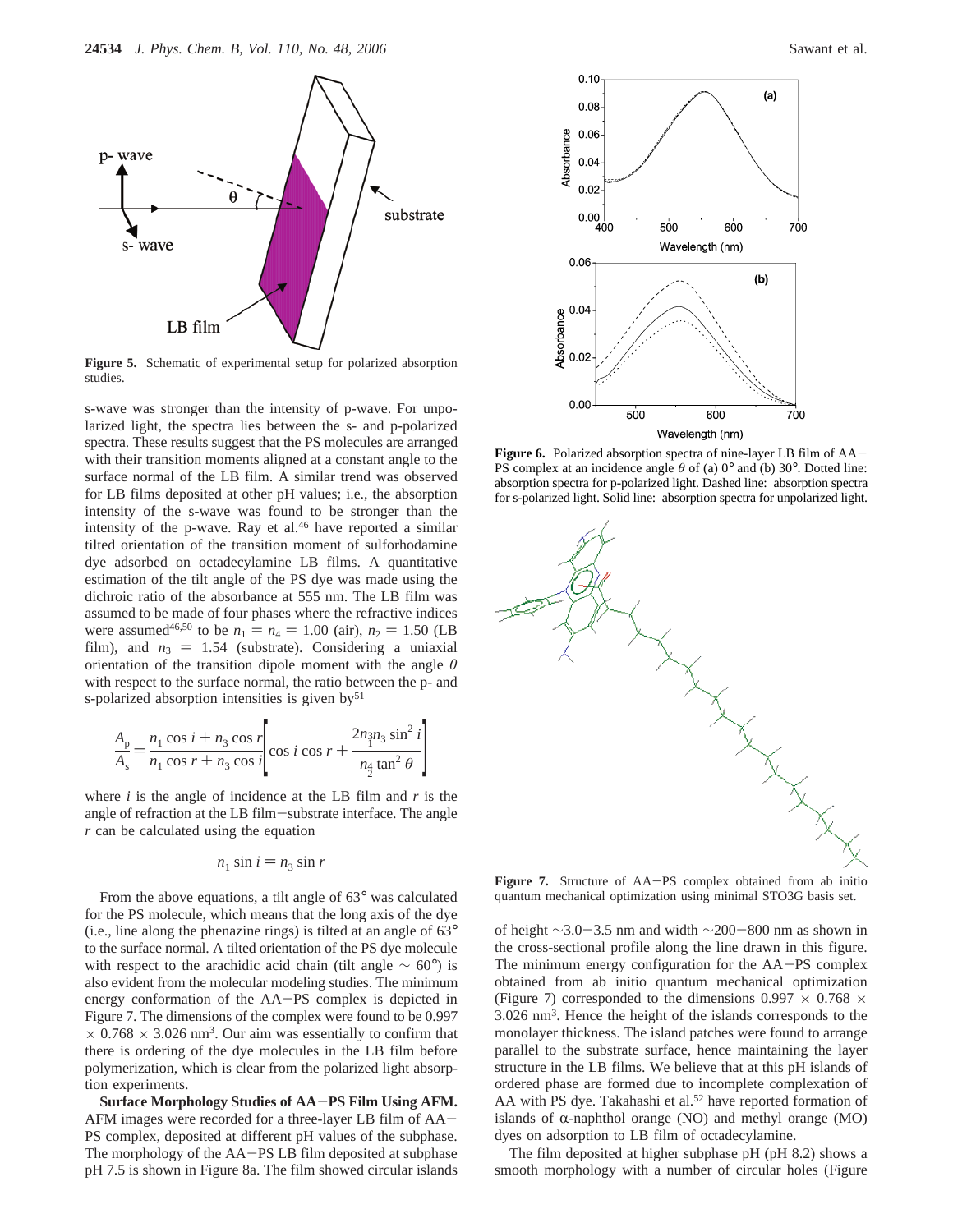

Cross section

**Figure 8.** Surface morphology and cross-sectional view (along the line drawn) of LB film deposited at subphase dye pH (a) 7.5, (b) 8.2, and (c) 9.7, respectively.

8b). These holes have a depth of 3.0-3.5 nm and width of about 300 nm. The depth of the holes corresponds to the thickness of a monolayer. In this case the situation seems to be reversed, in the sense that now AA is complexed to PS in a much larger area leading to a smooth film with a few circular holes. These holes are much smaller in width compared to the circular islands observed at lower pH values of deposition. At still higher pH 9.7, a smooth film was obtained with just a few circular pits at some locations (Figure 8c). The density of holes was found to be less than that observed at pH 8.2.

The formation of LB films with circular holes having a depth of the order of the length of the amphiphile is reported in the literature.42,47 During deposition of cadmium arachidate on mica at a pH 5.5, circular holes with  $10-100$  nm diameter were reported. However, upon increasing the pH, the number density of holes decreased and a uniform film was obtained at pH 6.5 as revealed from AFM measurements. Such pH-dependent changes in the morphology of the film of cadmium arachdiate are consistent with the present observation on the AA-PS system. In both cases, the oppositely charged nature of PS or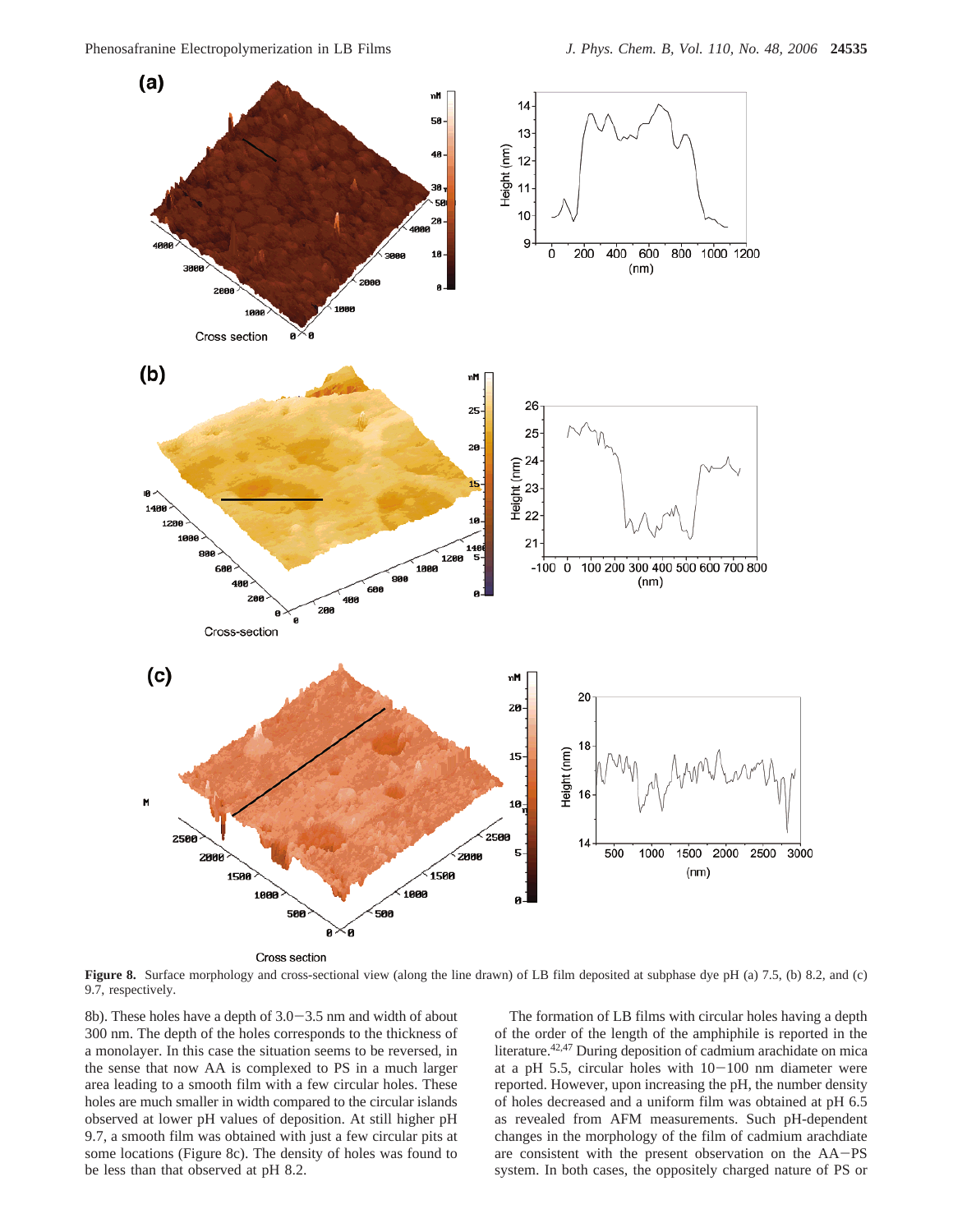$Cd<sup>2+</sup>$  ions decreases the repulsion between the ionic groups within the monolayer by complexation with the AA. Thus oppositely charged counterions such as PS impart extra stability to the AA monolayer in way similar to that rendered by divalent metal ions. Moreover, such complexation can lead to efficient transfer of the monolayer to suitable substrates as revealed from the transfer ratio obtained during deposition.

**Electropolymerization of PS Dye.** The use of electrochemical polymerization for synthesis of conducting polymer LB films has been very limited despite the number of such polymeric films prepared so far: mostly chemical polymerization was used.5,53 Electropolymerization of LB multilayers of amphiphilic pyrrole derivatives has been reported by Honda's group,  $16,54$ where they obtained anisotropic conducting film of polypyrrole having alternate conducting and insulating layers.

For electropolymerization of PS in the LB film, thick film with 31 layers of AA-PS complex were deposited on ITO coated glass slides. Both potentiodynamic and potentiostatic methods were attempted, and the results were compared with that of solution polymerization.

For solution polymerization, 0.5 mM PS in 0.05 M  $H<sub>2</sub>SO<sub>4</sub>$ was taken as electrolyte and the potential of the (bare) ITO electrode was scanned from  $-0.4$  to 1.3 V at the rate of 50 mV/s.38 During the initial scans, phenosafranine shows an irreversible oxidation peak at 1.2 V corresponding to the oxidation of the amino  $(-NH<sub>2</sub>)$  group. As the scans progressed, a reversible peak starts to appear in the potential region  $0-0.1$ V. The height of this reversible peak increased successively, indicating the formation of the polymer, namely poly(phenosafranine), as shown in Figure 9a. These cyclic voltammograms (CVs) are in accordance with those reported in the literature for polymerization of PS dye from its aqueous solution.33,38 The surface coverage of the electroactive sites in the film was estimated from the charge required to oxidize all the electroactive sites in the film, i.e., the charge under the oxidation peak in the CV of the film in  $0.05$  M  $H<sub>2</sub>SO<sub>4</sub>$ . The amount of electroactive species present at the electrode after 40 scans in the voltage range of  $-0.4$  to 1.3 V at the rate of 50 mV/s is 1.8  $\times$  10<sup>-8</sup> mol/cm<sup>2</sup>. Selvaraju et al.<sup>38</sup> have reported a surface coverage of 7.4  $\times$  10<sup>-9</sup> mol/cm<sup>2</sup> for deposition of polyPS in the scan range  $-0.5$  to 1.3 V at a scan rate of 50 mV/s for 25 cycles.

Polymerization of PS in the LB film was first attempted using potentiodynamic method, the details of which are mentioned in the Experimental Section. As the scans progressed, a reversible peak started appearing in the potential region  $-0.1$ to 0.1 V, which indicates the formation of poly(phenosafranine). Figure 9b shows 10 successive cyclic voltammograms recorded during the polymerization. As the scans progressed, the peak height decreased successively, contrary to that in the case of polymerization of PS from solution. The decrease is because the unpolymerized PS dye molecules, which are electrostatically bound, get desorbed and leach out of the LB film. The leaching out was also reflected by a change in the color of the electrolyte solution, which gradually turned purple-red. This is likely because in potentiodynamic method the polymerization occurs only for a fraction of time when the potential is above 1.2 V and hence the polymerization is slow compared to the leaching process. Moreover, electropolymerization of PS requires lowpH conditions at which AA in the LB film is expected to get protonated. This will lead to the release of the dye from the LB film. After about 50 scans, the CVs were found to saturate with no substantial reduction in peak height.



**Figure 9.** Cyclic voltammograms recorded (a) during solution polymerization of PS on bare ITO electrode, (b) during polymerization of PS in AA-PS LB film by potentiodynamic method, and (c) after polymerization of PS in the AA-PS LB film by potentiostatic method. Scan rate  $= 50$  mV/s.

In view of the above-mentioned observations, potentiostatic method was adopted, which is expected to polymerize the electrostatically bound monomer quickly before it leaches out of the LB film. The voltage was applied as soon as the film was dipped in the electrolyte to avoid desorption of the dye. A purple-red water-insoluble film was obtained after polymerization. The electrolyte solution did not show much color change, indicating that there is no significant desorption of PS dye molecules from the LB film. After polymerization, cyclic voltammograms were recorded for the polymer film in 0.05 M H2SO4 as depicted in Figure 9c. A reversible peak was observed in the voltage range  $-0.1$  to 0.2 V confirming the formation of poly(phenosafranine).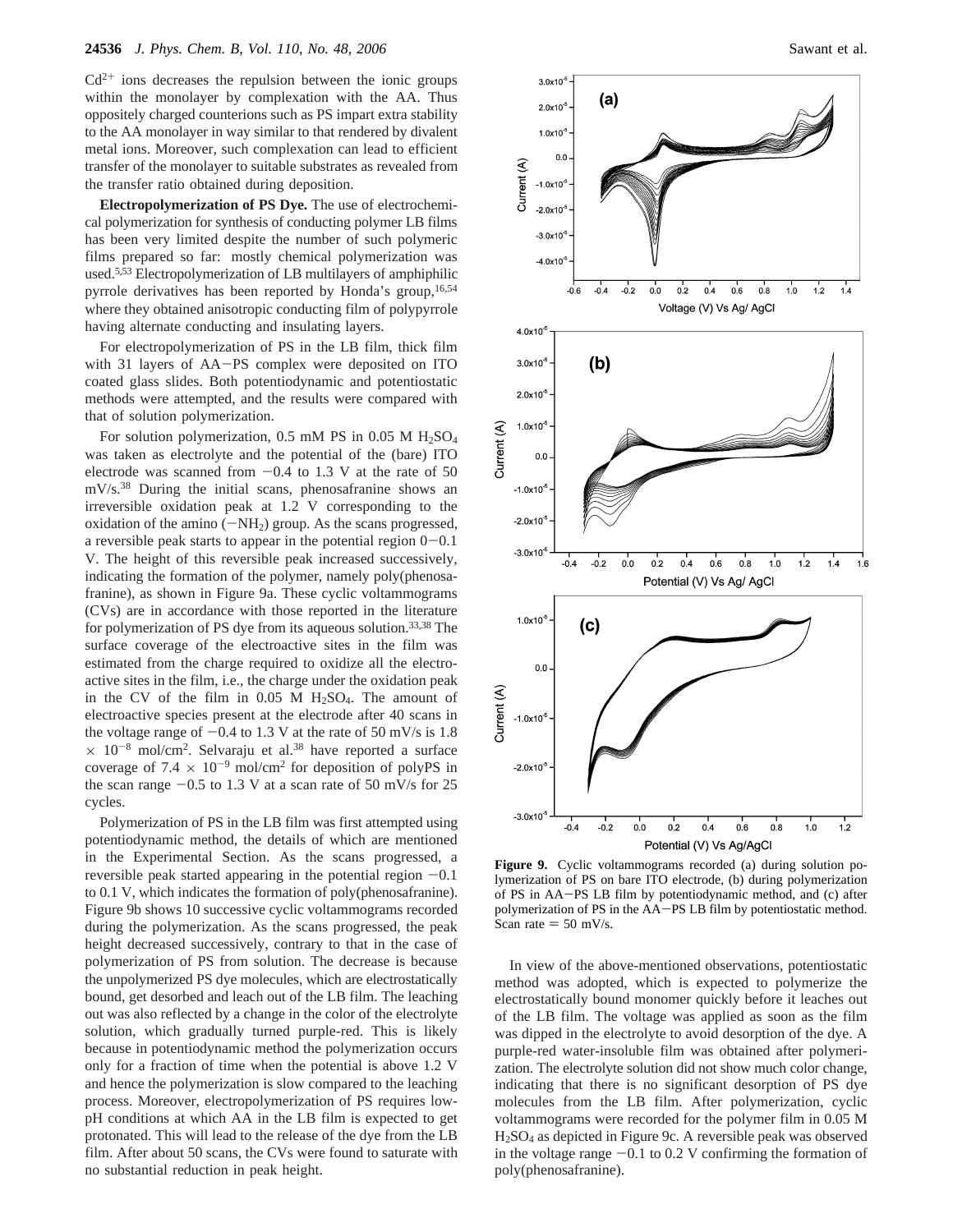

Figure 10. IR spectra of (a) AA-PS LB film, (b) polyPS prepared in LB film, and (c) polyPS prepared by solution polymerization respectively.

The peak height of the CV was found to decrease gradually in successive scans and reached saturation after about 25 scans. The reduction in peak height was much less compared to that observed in the case of polymer film obtained by potentiodynamic method and is likely to result from the leaching out of a small amount of monomer, which is not yet polymerized. The leaching out of monomer was found to be more pronounced for polymer film prepared at shorter polymerization time. Hence, the potentiostatic method was found to be the better method for polymerization of PS present in the LB film to form poly- (phenosafranine). When the film was left dipped in water for more than 24 h, it developed cracks and peeled off from the ITO substrate to give small pieces of purple-red free-floating film.

From the charge consumed during electropolymerization, the number of electroactive PS species in the LB film was calculated to be  $5 \times 10^{-10}$  mol/cm<sup>2</sup>. This concentration of PS corresponds to a MMA of 33  $\AA^2$ , which is higher than the MMA obtained from the pressure-area isotherm (29  $\AA$ <sup>2</sup>). The MMA obtained from the isotherm corresponds to the area occupied by the AA-PS complex. It will be the same as the MMA obtained from charge calculation if a 1:1 complexation is assumed. The charge calculation gives the actual number of PS molecules present in the film. Since the MMA or the area available to each PS molecule in the film  $(33 \text{ Å}^2)$  is higher than the area available to PS at the air-water interface, the number density of PS present in the film is less, suggesting that the degree of complexation is less than 1. AFM images of the films (Figure 8b) reveal the presence of a number of holes which could be due to incomplete complexation of AA as explained in the previous section.

**Structural Characterization of AA**-**PS LB Film before and after Polymerization of PS.** *IR Studies.* Figure 10 depicts the IR spectra of (a) AA-PS LB film, (b) polyPS prepared in LB film, and (c) polyPS prepared by solution polymerization, respectively. In the case of AA-PS LB film, two bands are observed at 3210 and 3350  $cm^{-1}$  with separation between them. These correspond to free asymmetric and symmetric stretching of the aromatic primary amine group of PS. On polymerization of PS, some of the primary amine groups couple with the aromatic ring of another PS molecule to form polymer, which will have secondary amine groups. For polyPS prepared in LB film (Figure 10b), a broad band is observed at  $3325 \text{ cm}^{-1}$ corresponding to secondary amine group, thus confirming the



**Figure 11.** XRD patterns of a 31-layer AA-PS LB film (a) before and (b) after polymerization, respectively.

polymerization of PS to form polyPS. IR spectra of solutionpolymerized PS (Figure 10c) also shows a broad band at 3430  $cm^{-1}$  corresponding to secondary amine group in the polymer. A band at  $1640 \text{ cm}^{-1}$  is also observed which is attributed to NH bending mode in secondary amines. In the case of AA-PS LB film and polyPS prepared in LB film, the aliphatic CH stretch bands in the region  $2800-2920$  cm<sup>-1</sup> due to arachidic acid (AA) are very sharp and intense. Because of this, the amine bands appear to be relatively small compared to solutionpolymerized PS where AA is absent. The band at 1540-<sup>1600</sup>  $cm^{-1}$  corresponding to carboxylate anion is present after polymerization of PS in the LB film (Figure 10b). In addition, the carbonyl peak at  $1700 \text{ cm}^{-1}$  is also observed. This indicates that, on polymerization of PS in the AA-PS LB film, some of the arachidate ions get converted to arachidic acid.

*XRD Studies.* The periodic structure of the LB films was studied by X-ray diffraction measurement. Figure 11 shows the XRD patterns of a 31-layer AA-PS LB film (deposited on ITO glass at subphase pH 8.2) before (a) and after (b) polymerization. The profile of AA-PS LB film shows several sharp diffraction peaks corresponding to the (00*n*) planes, indicating the presence of a highly ordered layered structure. The bilayer spacing was found to be 5.638 nm, which is slightly less than twice the length, 3.026 nm, of the AA-PS complex. The length of AA acid itself is reported in the literature<sup>55</sup> to be 2.7 nm. Thus the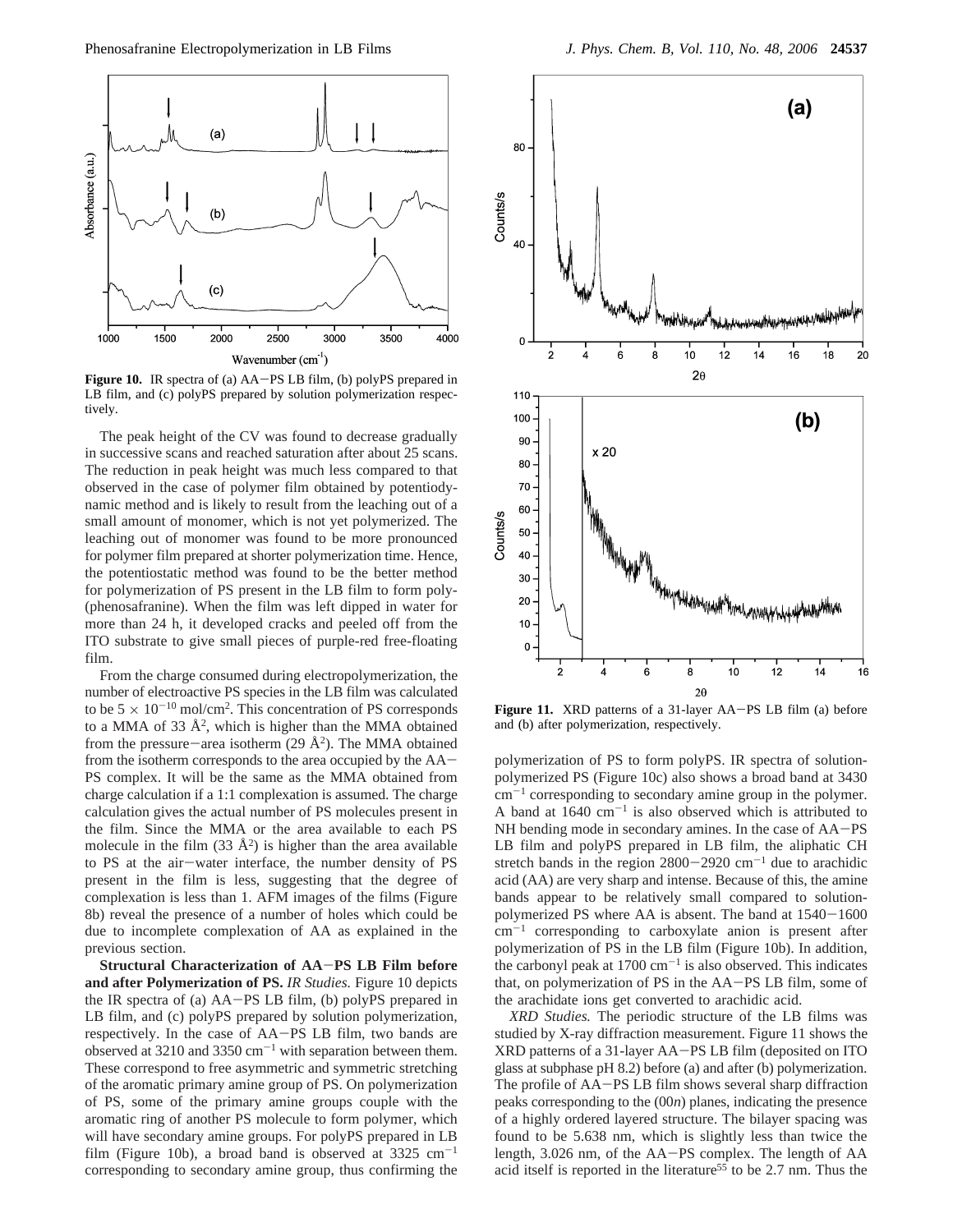

**Figure 12.** Surface morphology of 31-layer LB film of AA-PS complex (deposited on ITO substrate at subphase pH 8.2) (a) before and (b) after polymerization.

bilayer spacing obtained from XRD measurements is slightly less than twice the length of the AA-PS complex obtained from the modeling results. This can be explained by assuming an interdigitated structure where the hydrocarbon chain ends of the neighboring layers overlap each other<sup>27,28,46</sup> as well as have tilted orientation. Such an arrangement of the hydrocarbon chain can be expected in the case of dye adsorbed films because dye adsorption leads to an increase in the intermolecular distance as reflected from the increase in mean molecular area in the pressure-area isotherm (Figure 2). The increase in intermolecular distance results in a decrease in the lateral interaction between the hydrocarbon chains, which can be compensated in the case of interdigitated structure.27 Thus the PS molecules fit in the void space between the hydrocarbon chains with the nitrogen of PS molecule in the vicinity of the carboxylic group of AA to facilitate ionic interaction.

On polymerization of the PS dye in the AA-PS LB film, the bilayer distance is reduced to 4.53 nm. The sharpness of the peaks is also reduced, but the layer structure remains intact. The further decrease of the bilayer thickness can be due to rearrangement of the AA and PS molecules in the LB film. The degree of interdigitation seems to further increase. The ionic bonding between PS and AA gives PS molecules the flexibility required to come close for polymerization to occur. Hence, on polymerization of the LB film, two-dimensional polymer layers are formed, which are separated by AA layers. This gives rise to a layered heterostructure having alternate polymer and AA layers as evidenced from XRD studies.

*AFM Studies.* Figure 12 shows the AFM images of 31-layer AA-PS complex (deposited on ITO substrate at pH 8.2) before (a) and after (b) polymerization. Before polymerization, granular features with an average width of 200 nm were observed. The whole scan area was selected to obtain the average surface roughness of the film. The average surface roughness was found





**Figure 13.** Anisotropic conductivity of polyPS LB film.

to be 15.7 nm. After polymerization, the grain size was found to reduce to an average of 50 nm. The surface roughness of the film is also reduced to 5 nm. Since the polymerization of PS dye in the layer structure occurs in a lateral fashion, it could probably lead to fragmentation of larger granular islands into finer regions, resulting in a uniform film.

**Conductivity Measurements.** The dc conductivity of the polymer LB film was measured using the two probe method. The conductivity was measured in two different geometries, namely, in-plane conductivity and conductivity across the film thickness (in the perpendicular direction), as shown in Figure 13. For a 31-layer polyPS LB film, the in-plane conductivity was found to be of the order of  $10^{-5}$  S/cm. The perpendicular conductivity, i.e., the conductivity across the film thickness, was found to be of the order of  $10^{-15}$  S/cm. Thus the polyPS LB film showed highly anisotropic dc conductivity of ca. 10 orders of magnitude. This highly anisotropic conductivity arises due to the presence of insulating AA layers in between the polymer layers in the LB film. Honda's group<sup>16,54</sup> have reported a similar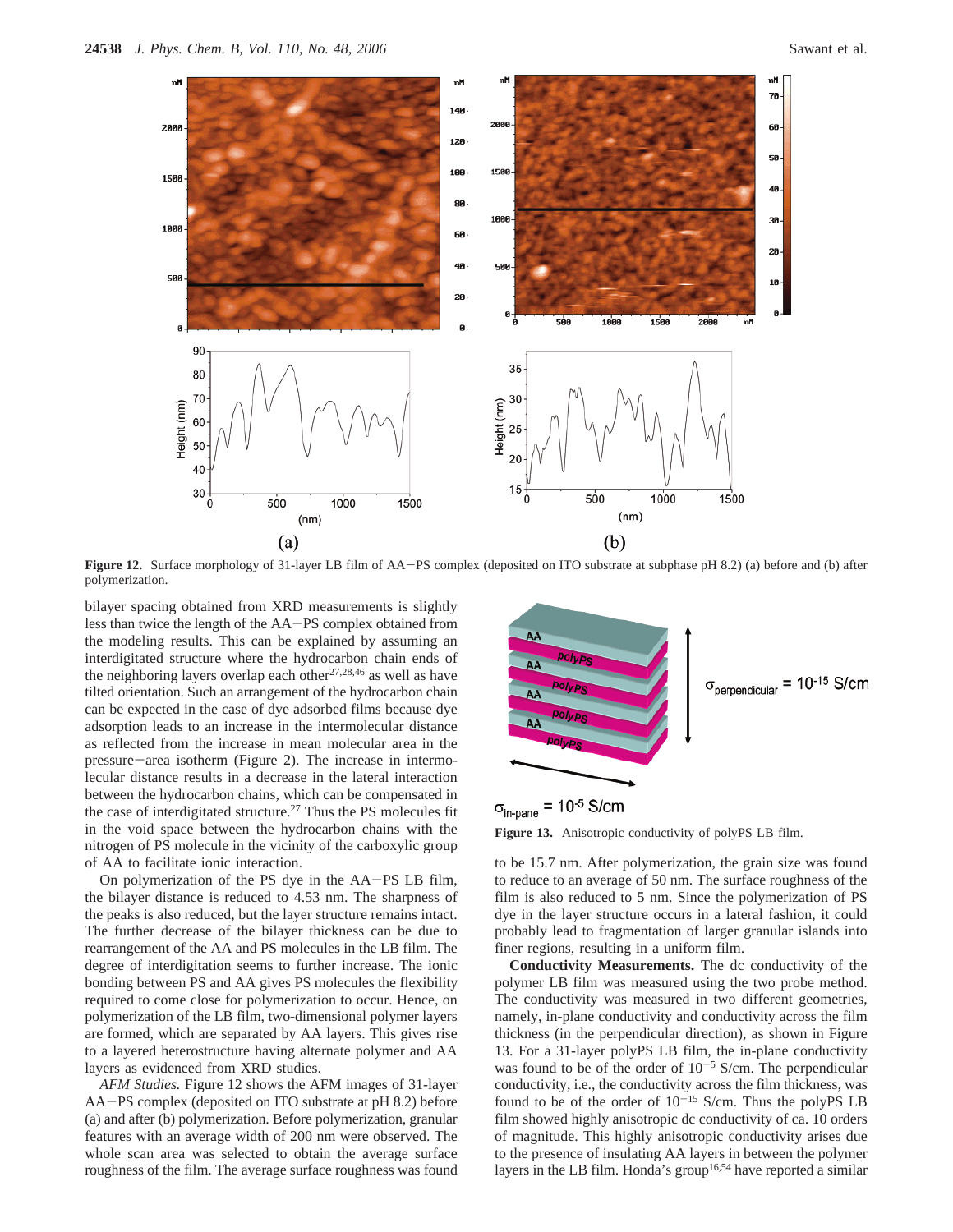anisotropic conducting film prepared by polymerization of amphiphilic pyrrole derivative in its LB film. Their film had an alternating layered structure of a conducting polypyrrole layer and an insulating alkyl chain layer. The polypyrrole LB film showed a highly anisotropic dc conductivity of ca. 10 orders of magnitude.

The XRD and conductivity data provide evidence for the presence of a two-dimensional film of polyPS sandwiched between AA layers in the polyPS LB film. The conductivity of polyPS LB film prepared using the above method was found to be about  $2-2.5$  times higher than the conductivity of polyPS prepared by the solution polymerization method. Hence polymerization of PS molecules in the restricted geometry of its LB films helps in increasing the conductivity of polyPS.

Thus, two-dimensional multilayer films of poly(phenosafranine) could be prepared by restricting the monomer between arachidic acid monolayers in its LB film prior to its polymerization. The above strategy in general can be used for preparation of two-dimensional films of conducing polymers by first electrostatically binding the monomer to an oppositely charged amphiphile in an LB film and then carrying out its polymerization. Such a polymerization carried out in the restricted geometry of an LB film will help in increasing the conductivity of the conducting polymer thus formed. This method also allows generation of periodic heterostructures of ultrathin conducting and insulating layers which can be useful for application in nanotechnology-based devices.

### **Conclusions**

Phenosafranine, which does not contain any long alkyl chains, can be deposited as an LB film by its adsorption to arachidic acid monolayer. These monolayers could be successfully transferred from the air-water interface to obtain regular and reproducible LB films, as characterized by UV-vis absorption studies. Surface morphology of the films deposited at different pH values of the subphase, as studied by atomic force microscopy (AFM), showed circular islands and holes, which disappeared as the pH was increased to 9.7. Polarized visible absorption spectroscopy indicated that the dye molecules are oriented uniaxially with their transition dipoles aligned at an angle of 63° to the surface normal of the LB film. The ordered dye in the AA-PS complex LB film was electrochemically polymerized to form poly(phenosafranine). The resulting polymer LB film had a layered structure as indicated by the XRD measurements. The polyPS LB film showed higher in-plane conductivity compared to conductivity across the layer structure. These experiments indicate the presence of a two-dimensional film of polyPS sandwiched between AA layers in the polyPS LB film. Thus the resulting film consists of monolayers of electroactive polymer isolated by insulating layers of amphiphilic molecules. Also, the conductivity of the polyPS prepared by the LB route was found to be  $2-2.5$  times higher than the conductivity of polyPS prepared by the solution polymerization method. Hence the organization of the PS molecules in the LB film helped to increase the conductivity of polyPS.

The above strategy can be used for preparation of multilayer films of conducting polymers encapsulated by insulating layers. Since the thicknesses of the conducting and insulating layers are of the order of a few nanometers, this type of ultrathin heterostructure can be envisaged to help in the reduction of size of future molecular electronic devices.

**Acknowledgment.** We wish to thank Dr. P. A. Hassan, Dr. G. Ramakrishna, and Dr. Nitin Bagkar, BARC, for their kind help and fruitful discussions. The authors also thank Dr. Mrinal Pai for IR measurements.

#### **References and Notes**

(1) Albrecht, O.; Sakai, K.; Takimoto, K.; Matsuda, H.; Eguchi, K.; Nakagiri, T. *Molecular and Biomolecular Electronics*; Birge, R. R., Ed.; Advances in Chemistry Series 240; American Chemical Society: Washington, DC, 1994; p 341.

(2) Ihalainen, P.; Peltonen, J. *Langmuir* **2000**, *16*, 9571.

(3) Ashwell, G. J.; Dyer, A. N.; Green, A.; Sato, N.; Sakuma, T. *J. Mater. Chem.* **2000**, *10*, 2473.

(4) Potember, R.; Hoffman, R. C.; Hu, H. S.; Cocchiaro, J. E.; Viands, C. A.; Poehler, T. *Polymer* **1987**, *19*, 147.

(5) *Conjugated Polymers*; Rubner, M. F., Skotheim, J. L., Breadas, J. L., Sibley, R., Eds.; Kluwer: Dordrecht, 1991; p 353.

(6) Handbook of Organic Conductive Molecules and Polymers; Nakamura, T., Ed.; John Wiley & Sons. Inc.: New York, 1997; p 727.

(7) Ando, M.; Watanabe, Y.; Iyoda, T.; Honda, K.; Shimidzu, Y. *Thin Solid Films* **1989**, *179*, 225.

(8) Watanabe, I.; Hong, K.; Rubner, M. F. *Langmuir* **1990**, *6*, 1164. (9) Riul, A.; Mattoso, L. H. C.; Mello, S. V.; Telles, G. D.; Oliveira, O. N. *Synth. Methods* **1995**, *71*, 2067.

(10) Cheung, J. H.; Rubner, M. F. *Thin Solid Films* **1994**, *244*, 990.

(11) Dhanabalan, A.; Dabke, R. B.; Datta, S. N.; Prasanth Kumar, N.;

Major, S. S.; Talwar, S. S.; Contractor, A. Q. *Thin Solid Films* **1997**, *295*, 255.

(12) Era, M.; Kamiyama, K.; Yoshiura, K.; Momii, T.; Murata, H.; Tokito, S.; Tsutsui, T.; Saito, S. *Thin Solid Films* **1989**, *179*, 1.

(13) Nishikata, Y.; Kakimoto, M.; Imai, Y. *J. Chem. Soc., Chem. Commun.* **1988**, 1040.

(14) Hong, K.; Rosner, R. B.; Rubner, M. F. *Chem. Mater.* **1990**, *2*, 82. (15) Kimkes, P.; Sohling, U.; Oostergetel, G. T.; Schouten, A. J. *Langmuir* **1996**, *12*, 3945.

(16) Shimidzu, T.; Iyoda, T.; Ando, M.; Ohtani, A.; Kaneko, T.; Honda, K. *Thin Solid Films* **1988**, *160*, 67.

(17) Watanabe, I.; Hong, K.; Rubner, M. F. *J. Chem. Soc., Chem. Commun.* **1989**, 123.

(18) Bruno, E. F.; Akkara, J. A.; Samuelson, L. A.; Kaplan, D. L.; Mandal, B. K.; Marx, K. A.; Kumar, J.; Tripathi, S. K. *Langmuir* **1995**, *11*, 889.

(19) Sayre, C. N.; Collard, D. M. *Langmuir* **1995**, *11*, 302.

(20) Willicut, R. J.; McCarley, R. L. *Ad*V*. Mater.* **<sup>1995</sup>**, *<sup>7</sup>* (8), 759.

(21) Willicut, R. J.; McCarley, R. L. *Langmuir* **1995**, *11*, 296.

(22) Onoda, M.; Iwasa, T.; Kawai, T.; Nakayama, J.; Nakahara, H.; Yoshino, K. *J. Electrochem. Soc.* **1993**, *140*, 397.

(23) Kloeppner, L. J.; Durna, R. S. *Langmuir* **1998**, *14*, 6734.

(24) Fichet, O.; Tran-Van, F.; Teyssie, D.; Chevrot, C. *Thin Solid Films* **2002**, *411*, 280.

(25) Hong, K.; Rubner, M. F. *Thin Solid Films* **1988**, *160*, 187.

(26) Engelsen, D. *J. Colloids Interface Sci.* **1973**, *45*, 1.

(27) Takahashi, M.; Kobayashi, K.; Takaoak, K.; Takada, Y.; Tajima,

K. *Langmuir* **2000**, *16*, 6613.

(28) Ray, K.; Nakahara, H. *Bull. Chem. Soc. Jpn.* **2002**, *75*, 149392.

(29) Turyan, I.; Mandler, D. *J. Am. Chem. Soc.* **1998**, *120*, 10733.

(30) Zhang, J.; Mandler, D.; Unwin, P. R. *Chem. Commun.* **2004**, 450.

(31) Royappa, A. T.; Rubner, M. F. *Langmuir* **1992**, *8*, 3168.

(32) Cheung, J. H.; Punkka, E.; Rikukawa, M.; Rosner, R. B.; Royappa, A. T.; Rubner, M. F. *Thin Solid Films* **1992**, *210*, 246.

- (33) Bauldreay, J. M.; Archer, M. D. *Electrochim. Acta* **1983**, *28* (11), 1515.
- (34) Karyakin, A. A.; Karyakin, E. E.; Schmidt, H. L. *Electroanalysis* **1999**, *11*, 149.
- (35) Inzelt, G.; Csahok, E. *Electroanalysis* **1999**, *11*, 744.

(36) Tanaka, K.; Tokuda, K.; Ohsaka, T. *J. Chem. Soc., Chem. Commun.* **1993**, 1770.

(37) Venton, B. J.; Wightman, R. M. *Anal. Chem.* **2003**, 414A.

(38) Selvaraju, T.; Ramraj, R. *Electrochem. Commun.* **2003**, *5*, 667. (39) Leach, A. R. *Molecular modeling-principles and applications*, 2nd

ed.; Prentice Hall: New York, 2001.

(40) Gaines, G. L. *Insoluble Monolayers at Liquid-Gas Interfaces*; Interscience: New York, 1966.

(41) Oishi, Y.; Takashima, Y.; Suehiro, K.; Kajiyama, T. *Langmuir* **1997**, *13*, 2527.

(42) Viswanathan, R.; Schwartz, D. K.; Garnaes, J.; Zasadzinski, J. A. N. *Langmuir* **1992**, *8*, 1603.

(43) Bretts, J. J.; Pethica, B. A. *Trans. Faraday Soc.* **1956**, *52*, 1581. (44) Saito, K.; Ikegami, K.; Kuroda, S.; Saito, M.; Tabe, Y,; Sugi, M. *J. Appl. Phys.* **1990**, *68* (5), 1968.

(45) Hada, H.; Hanawa, R.; Haraguchi, A.; Yonezawa, Y. *J. Phys. Chem.* **1985**, *89*, 560.

(46) Ray, K.; Nakahara, H. *J. Phys. Chem. B* **2002**, *106*, 92.

(47) Kurnaz, M. L.; Schwartz, D. K. *J. Phys. Chem.* **1996**, *100*, 11113.